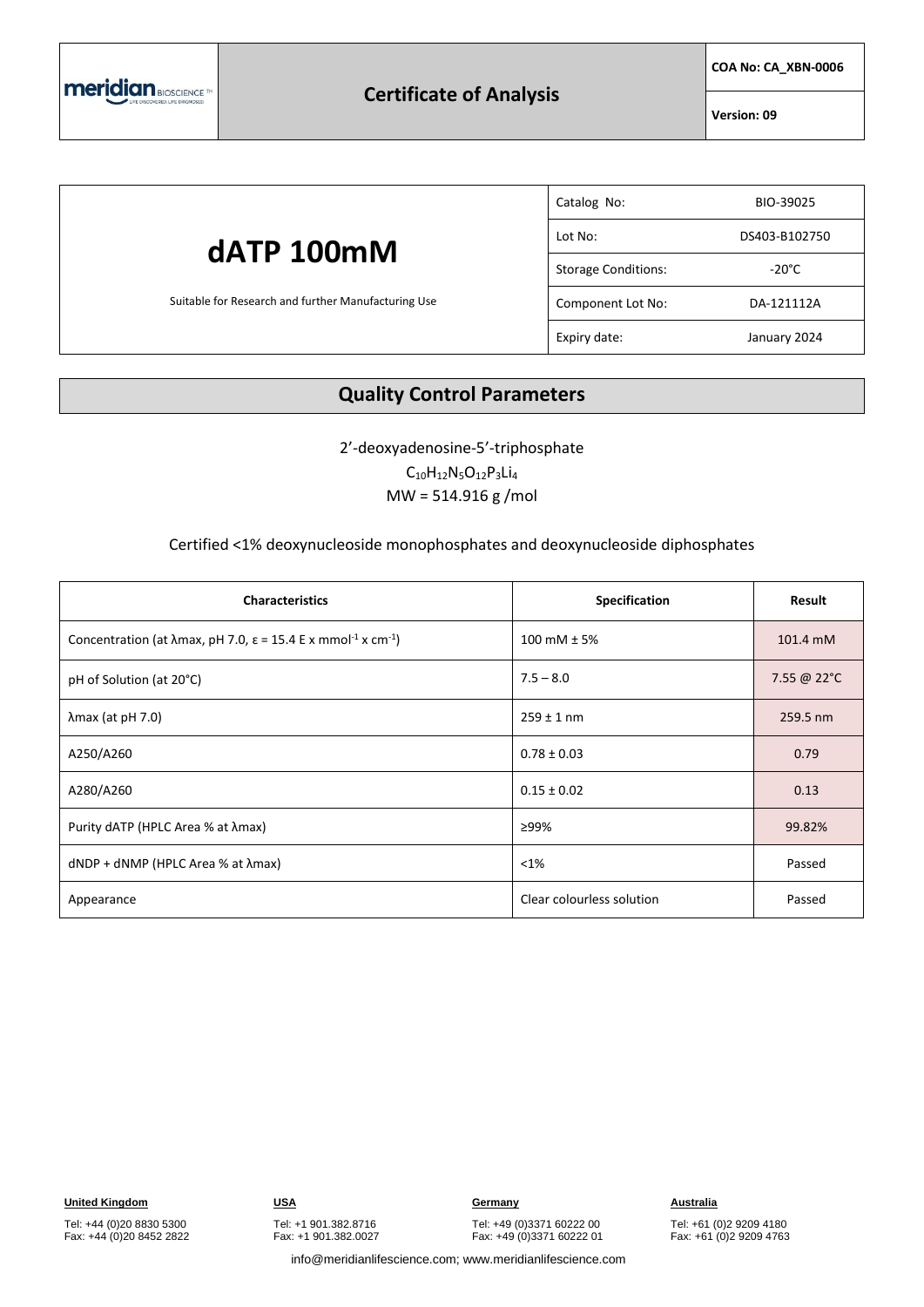meridian BIOSCIENCE

## **Certificate of Analysis**

**COA No: CA\_XBN-0006**

**Version: 09**

| <b>Analysis</b>   | <b>Specification</b>                                                                                                                                                                                                                                         | Result |
|-------------------|--------------------------------------------------------------------------------------------------------------------------------------------------------------------------------------------------------------------------------------------------------------|--------|
| Functional        | A 3Kb Lambda DNA fragment is amplified with a dilution series of dATP, using<br>standard conditions and 30 cycles. Single distinct bands were observed with agarose<br>gel electrophoresis (ethidium stained).                                               | Passed |
| DNA contamination | Quantitative PCR analysis with no template. Presence of E. coli and mouse genomic<br>DNA checked. Test sample must amplify in line with a reference sample.                                                                                                  | Passed |
| <b>DNase</b>      | Incubation of a 1Kb double stranded DNA fragment. Incubation for 4 hours at 37°C<br>with dilution series of DNase I. Analysed by agarose gel electrophoresis. Test sample<br>must show less degradation than the limit of detection 2.5 x $10^{-3}$ U DNase. | Passed |
| RNase             | Quantitative PCR analysis with high and low RNase standards. Test sample must<br>show less RNase activity than the limit of detection 9.7x10 $3$ ng/ $\mu$ L RNase.                                                                                          | Passed |
| Nicking Activity  | Incubation of dATP with supercoiled control plasmid. Analysed by agarose gel<br>electrophoresis. Test sample does not show an increase of linearized or relaxed<br>plasmid.                                                                                  | Passed |

 $QA$  / QC Representative:  $Q$ 

Tel: +49 (0)3371 60222 00 Fax: +49 (0)3371 60222 01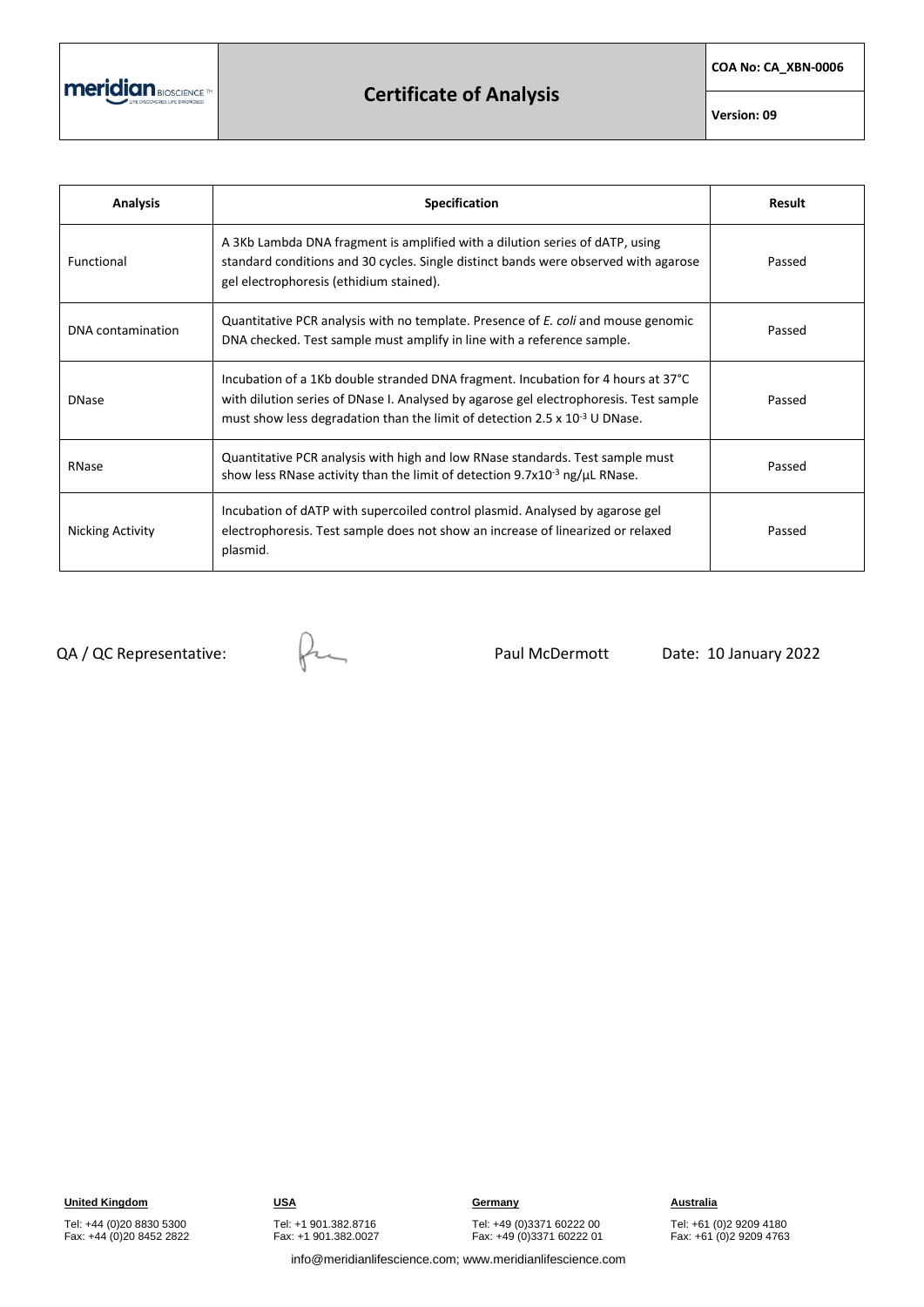

**COA No: CA\_XBN-0007**

**Version: 09**

### **dCTP 100mM** Suitable for Research and further Manufacturing Use Catalog No: BIO-39025 Lot No: DS403-B102750 Storage Conditions: The Storage Conditions: Component Lot No: DC-121112A Expiry date: January 2024

#### **Quality Control Parameters**

2'-deoxycytidine-5'-triphosphate  $C_{10}H_{12}N_3O_{13}P_3Li_4$ MW = 490.891 g /mol

#### Certified <1% deoxynucleoside monophosphates and deoxynucleoside diphosphates

| <b>Characteristics</b>                                                                                   | <b>Specification</b>      | Result      |
|----------------------------------------------------------------------------------------------------------|---------------------------|-------------|
| Concentration (at $\lambda$ max, pH 7.0, $\varepsilon$ = 9.1 E x mmol <sup>-1</sup> x cm <sup>-1</sup> ) | 100 mM $± 5%$             | 101.8 mM    |
| pH of Solution (at 20°C)                                                                                 | $7.5 - 8.0$               | 7.54 @ 19°C |
| $\lambda$ max (at pH 7.0)                                                                                | $272 \pm 1$ nm            | 271 nm      |
| A250/A260                                                                                                | $0.82 \pm 0.03$           | 0.79        |
| A280/A260                                                                                                | $0.98 \pm 0.03$           | 0.96        |
| Purity dCTP (HPLC Area % at λmax)                                                                        | ≥99%                      | 99.9%       |
| $dNDP + dNMP$ (HPLC Area % at $\lambda$ max)                                                             | $< 1\%$                   | Passed      |
| Appearance                                                                                               | Clear colourless solution | Passed      |

Tel: +44 (0)20 8830 5300 Fax: +44 (0)20 8452 2822

Tel: +49 (0)3371 60222 00 Fax: +49 (0)3371 60222 01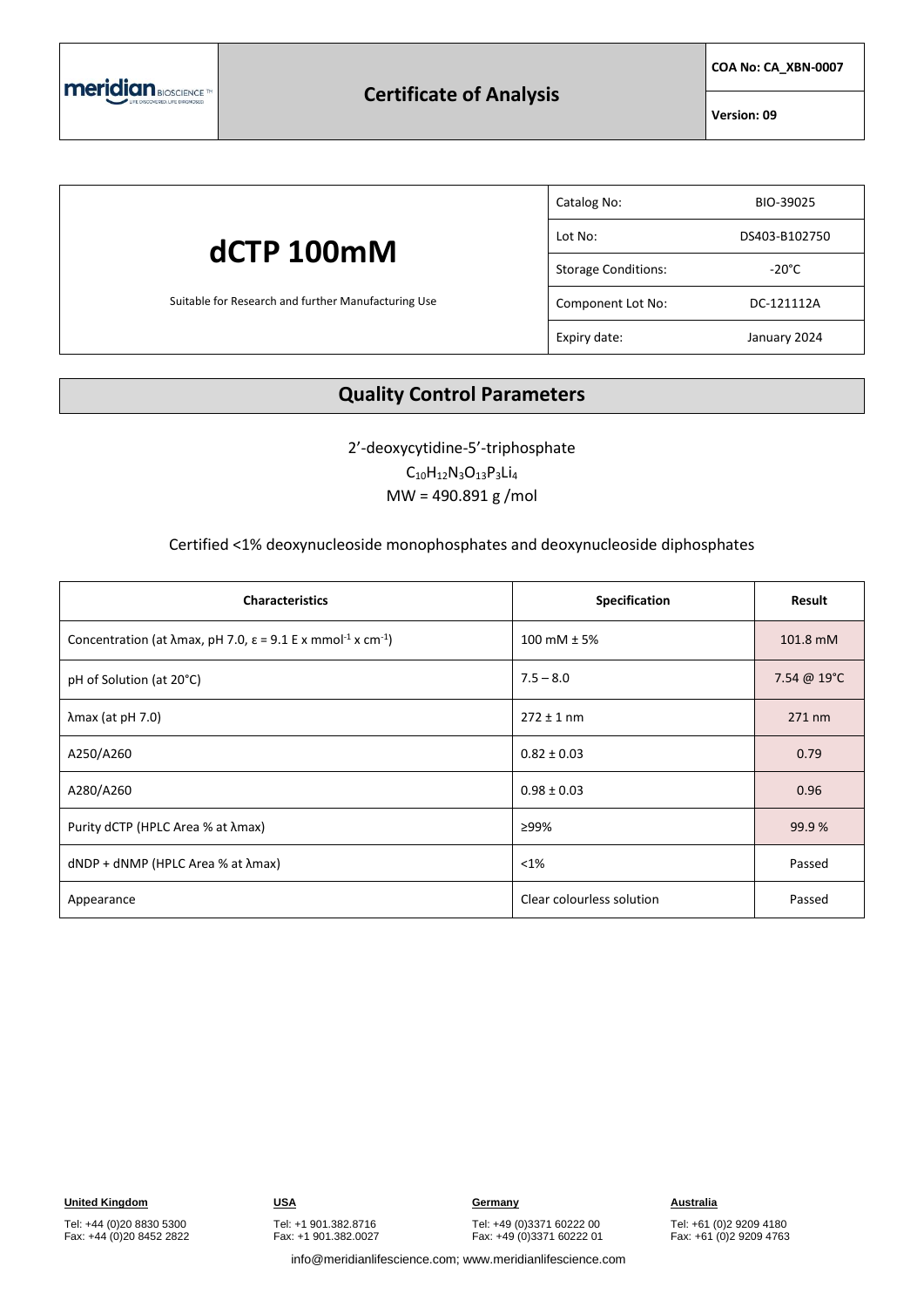meridian BIOSCIENCE TH

## **Certificate of Analysis**

**COA No: CA\_XBN-0007**

**Version: 09**

| <b>Analysis</b>   | Specification                                                                                                                                                                                                                                                | Result |
|-------------------|--------------------------------------------------------------------------------------------------------------------------------------------------------------------------------------------------------------------------------------------------------------|--------|
| <b>Functional</b> | A 3Kb Lambda DNA fragment is amplified with a dilution series of dCTP, using<br>standard conditions and 30 cycles. Single distinct bands were observed with agarose<br>gel electrophoresis (ethidium stained).                                               | Passed |
| DNA contamination | Quantitative PCR analysis with no template. Presence of E. coli and mouse genomic<br>DNA checked. Test sample must amplify in line with a reference sample.                                                                                                  | Passed |
| <b>DNase</b>      | Incubation of a 1Kb double stranded DNA fragment. Incubation for 4 hours at 37°C<br>with dilution series of DNase I. Analysed by agarose gel electrophoresis. Test sample<br>must show less degradation than the limit of detection 2.5 x $10^{-3}$ U DNase. | Passed |
| RNase             | Quantitative PCR analysis with high and low RNase standards. Test sample must<br>show less RNase activity than the limit of detection 9.7x10 $3$ ng/ $\mu$ L RNase.                                                                                          | Passed |
| Nicking Activity  | Incubation of dCTP with supercoiled control plasmid. Analysed by agarose gel<br>electrophoresis. Test sample does not show an increase of linearized or relaxed<br>plasmid.                                                                                  | Passed |

 $QA$  / QC Representative:  $Q$ 

Tel: +49 (0)3371 60222 00 Fax: +49 (0)3371 60222 01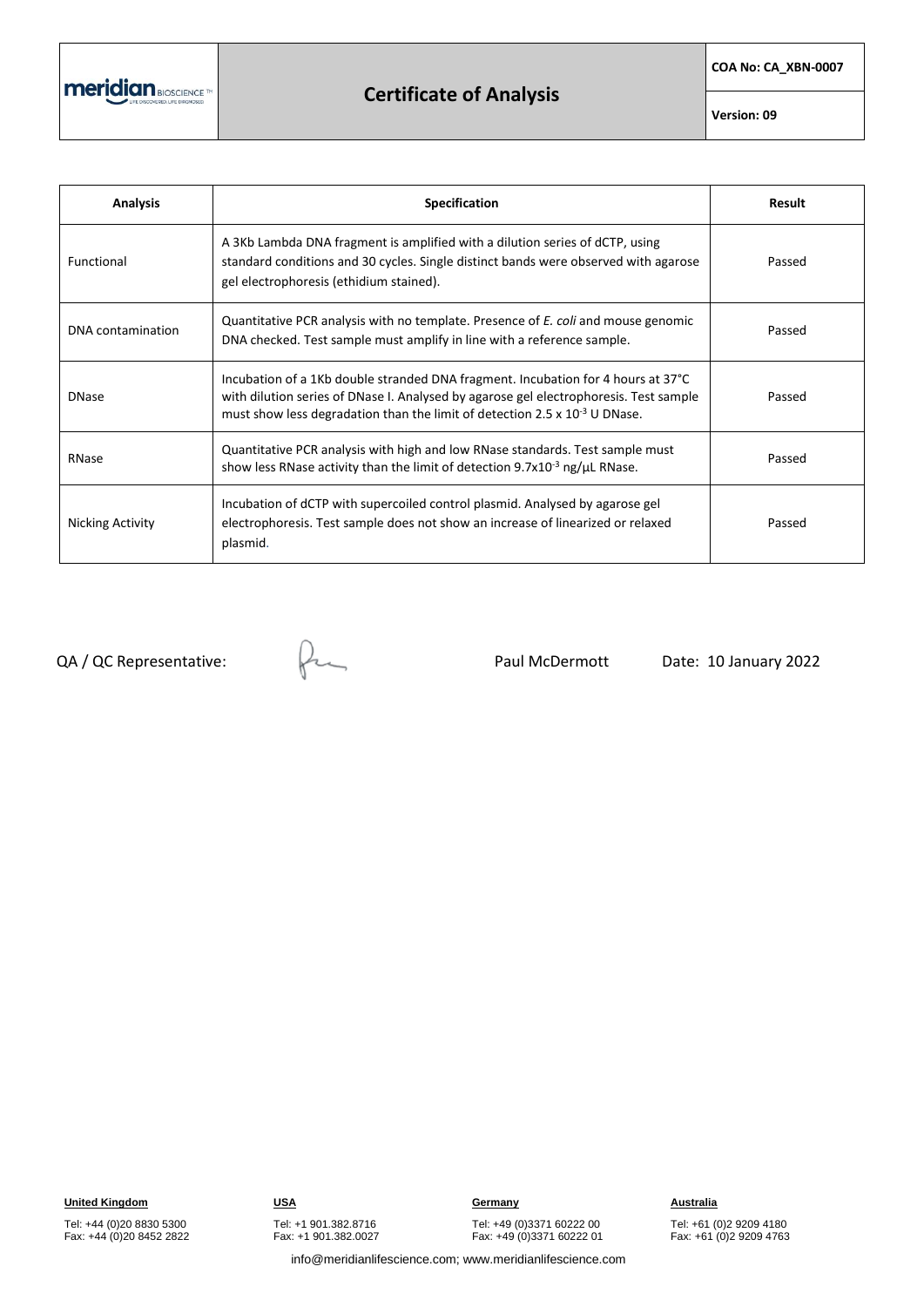

**COA No: CA\_XBN-0008**

**Version: 09**

### **dGTP 100mM** Suitable for Research and further Manufacturing Use Catalog No: BIO-39025 Lot No: DS403-B102750 Storage Conditions: The Storage Conditions: Component Lot No: DG-121112A Expiry date: January 2024

#### **Quality Control Parameters**

2'-deoxyguanosine-5'-triphosphate

 $C_{10}H_{12}N_5O_{13}P_3Li_4$ MW = 530.916 g /mol

#### Certified <1% deoxynucleoside monophosphates and deoxynucleoside diphosphates

| <b>Characteristics</b>                                                                                    | Specification             | Result    |
|-----------------------------------------------------------------------------------------------------------|---------------------------|-----------|
| Concentration (at $\lambda$ max, pH 7.0, $\varepsilon$ = 13.7 E x mmol <sup>-1</sup> x cm <sup>-1</sup> ) | 100 mM $± 5%$             | 101.9mM   |
| pH of Solution(at 20°C)                                                                                   | $7.5 - 8.0$               | 7.53@22°C |
| $\lambda$ max (at pH 7.0)                                                                                 | $252 \pm 1$ nm            | 252.5nm   |
| A250/A260                                                                                                 | $1.16 \pm 0.05$           | 1.18      |
| A280/A260                                                                                                 | $0.66 \pm 0.03$           | 0.67      |
| dNTP (HPLC Area % at λmax)                                                                                | ≥99%                      | 99.9%     |
| $dNDP + dNMP$ (HPLC Area % at $\lambda$ max)                                                              | $< 1\%$                   | Passed    |
| Appearance                                                                                                | Clear colourless solution | Passed    |

Tel: +44 (0)20 8830 5300 Fax: +44 (0)20 8452 2822 Tel: +1 901.382.8716 Fax: +1 901.382.0027

Tel: +49 (0)3371 60222 00 Fax: +49 (0)3371 60222 01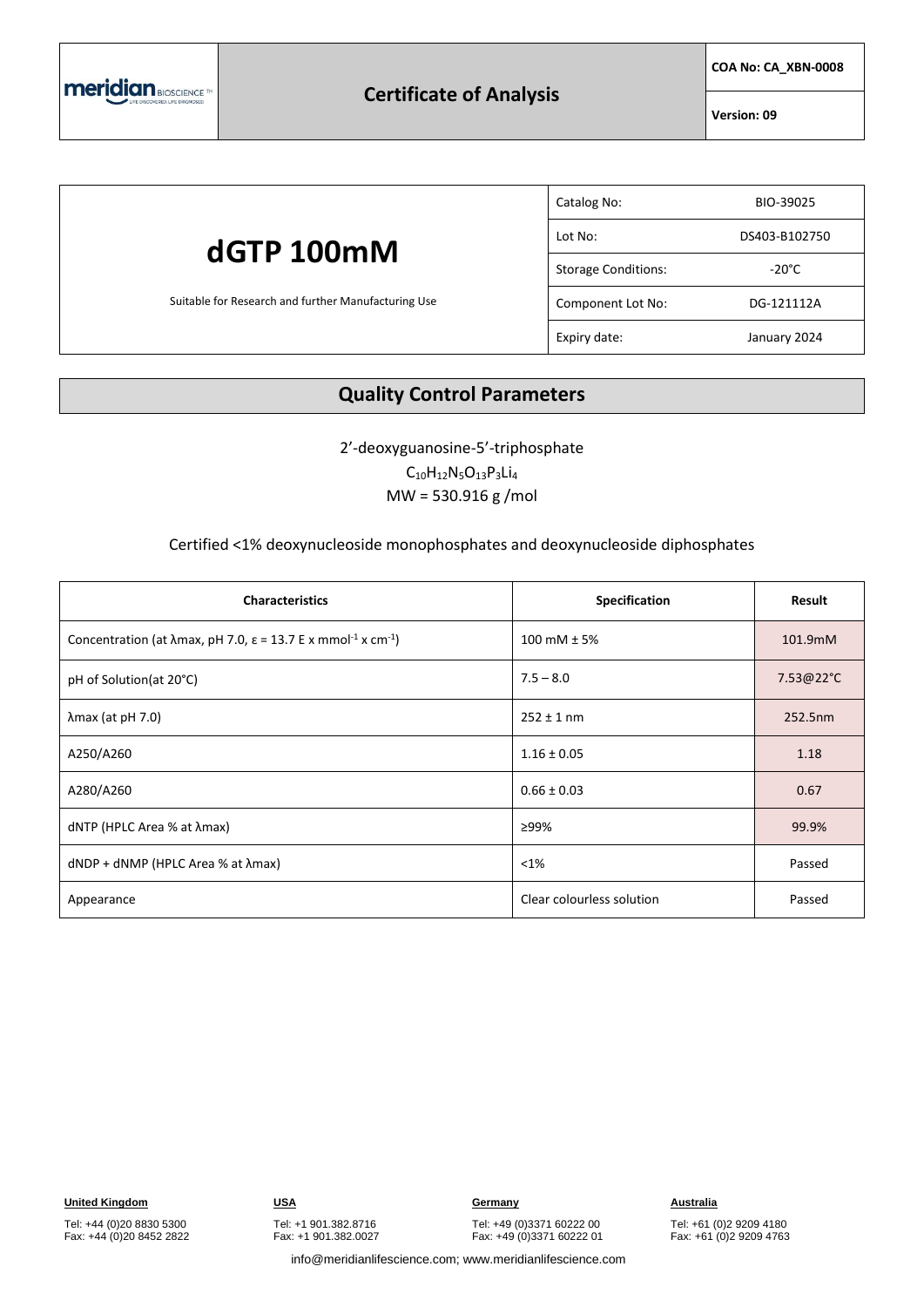meridian BIOSCIENCE TH

## **Certificate of Analysis**

**COA No: CA\_XBN-0008**

**Version: 09**

| <b>Analysis</b>   | <b>Specification</b>                                                                                                                                                                                                                                         | Result |
|-------------------|--------------------------------------------------------------------------------------------------------------------------------------------------------------------------------------------------------------------------------------------------------------|--------|
| Functional        | A 3Kb Lambda DNA fragment is amplified with a dilution series of dGTP, using<br>standard conditions and 30 cycles. Single distinct bands were observed with<br>agarose gel electrophoresis (ethidium stained).                                               | Passed |
| DNA contamination | Quantitative PCR analysis with no template. Presence of E. coli and mouse genomic<br>DNA checked. Test sample must amplify in line with a reference sample.                                                                                                  | Passed |
| <b>DNase</b>      | Incubation of a 1Kb double stranded DNA fragment. Incubation for 4 hours at 37°C<br>with dilution series of DNase I. Analysed by agarose gel electrophoresis. Test sample<br>must show less degradation than the limit of detection 2.5 x $10^{-3}$ U DNase. | Passed |
| RNase             | Quantitative PCR analysis with high and low RNase standards. Test sample must<br>show less RNase activity than the limit of detection 9.7x10 $3$ ng/ $\mu$ L RNase.                                                                                          | Passed |
| Nicking Activity  | Incubation of dGTP with supercoiled control plasmid. Analysed by agarose gel<br>electrophoresis. Test sample does not show an increase of linearized or relaxed<br>plasmid.                                                                                  | Passed |

 $QA$  / QC Representative:  $Q$ 

Tel: +49 (0)3371 60222 00 Fax: +49 (0)3371 60222 01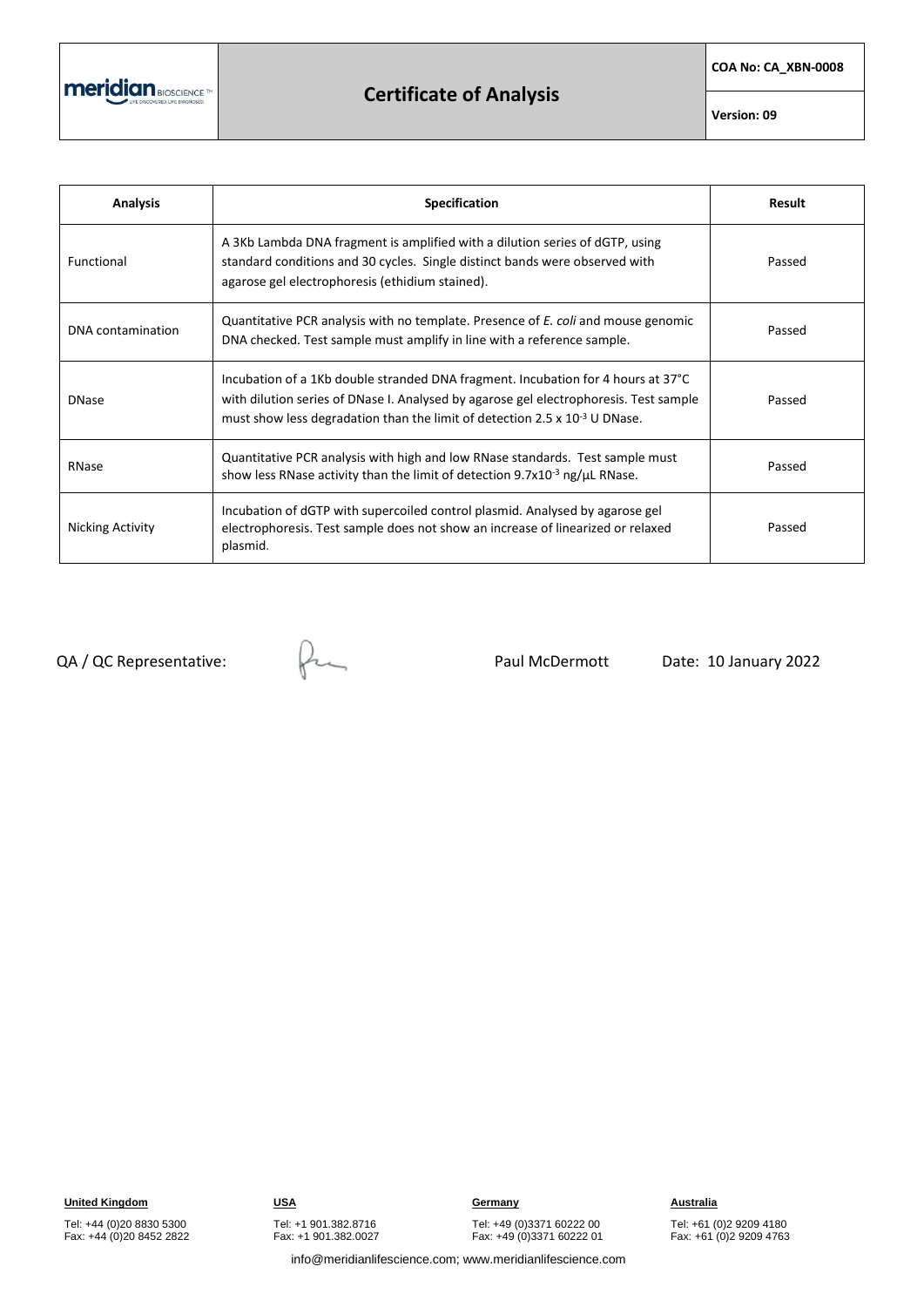

**COA No: CA\_XBN-0009**

**Version: 09**

### **dTTP 100mM** Suitable for Research and further Manufacturing Use Catalog No: BIO-39025 Lot No: DS403-B102750 Storage Conditions: The Storage Conditions: Component Lot No: DT-121112A Expiry date: January 2024

#### **Quality Control Parameters**

2'-deoxythymidine-5'-triphosphate  $C_{10}H_{13}N_{2}O_{14}P_{3}Li_{4}$ 

MW = 505.903 g /mol

#### Certified <1% deoxynucleoside monophosphates and deoxynucleoside diphosphates

| <b>Characteristics</b>                                                                                   | Specification             | Result      |
|----------------------------------------------------------------------------------------------------------|---------------------------|-------------|
| Concentration (at $\lambda$ max, pH 7.0, $\varepsilon$ = 9.5 E x mmol <sup>-1</sup> x cm <sup>-1</sup> ) | 100 mM $± 5%$             | 102.05 mM   |
| pH of Solution (at 20°C)                                                                                 | $7.5 - 8.0$               | 7.60 @ 22°C |
| $\lambda$ max (at pH 7.0)                                                                                | $267 \pm 1$ nm            | 267 nm      |
| A250/A260                                                                                                | $0.65 \pm 0.03$           | 0.64        |
| A280/A260                                                                                                | $0.73 \pm 0.02$           | 0.72        |
| Purity dTTP (HPLC Area % at λmax)                                                                        | ≥99%                      | $>99.9\%$   |
| $dNDP + dNMP$ (HPLC Area % at $\lambda$ max)                                                             | $< 1\%$                   | Passed      |
| Appearance                                                                                               | Clear colourless solution | Passed      |

Tel: +44 (0)20 8830 5300 Fax: +44 (0)20 8452 2822 Tel: +1 901.382.8716 Fax: +1 901.382.0027

Tel: +49 (0)3371 60222 00 Fax: +49 (0)3371 60222 01